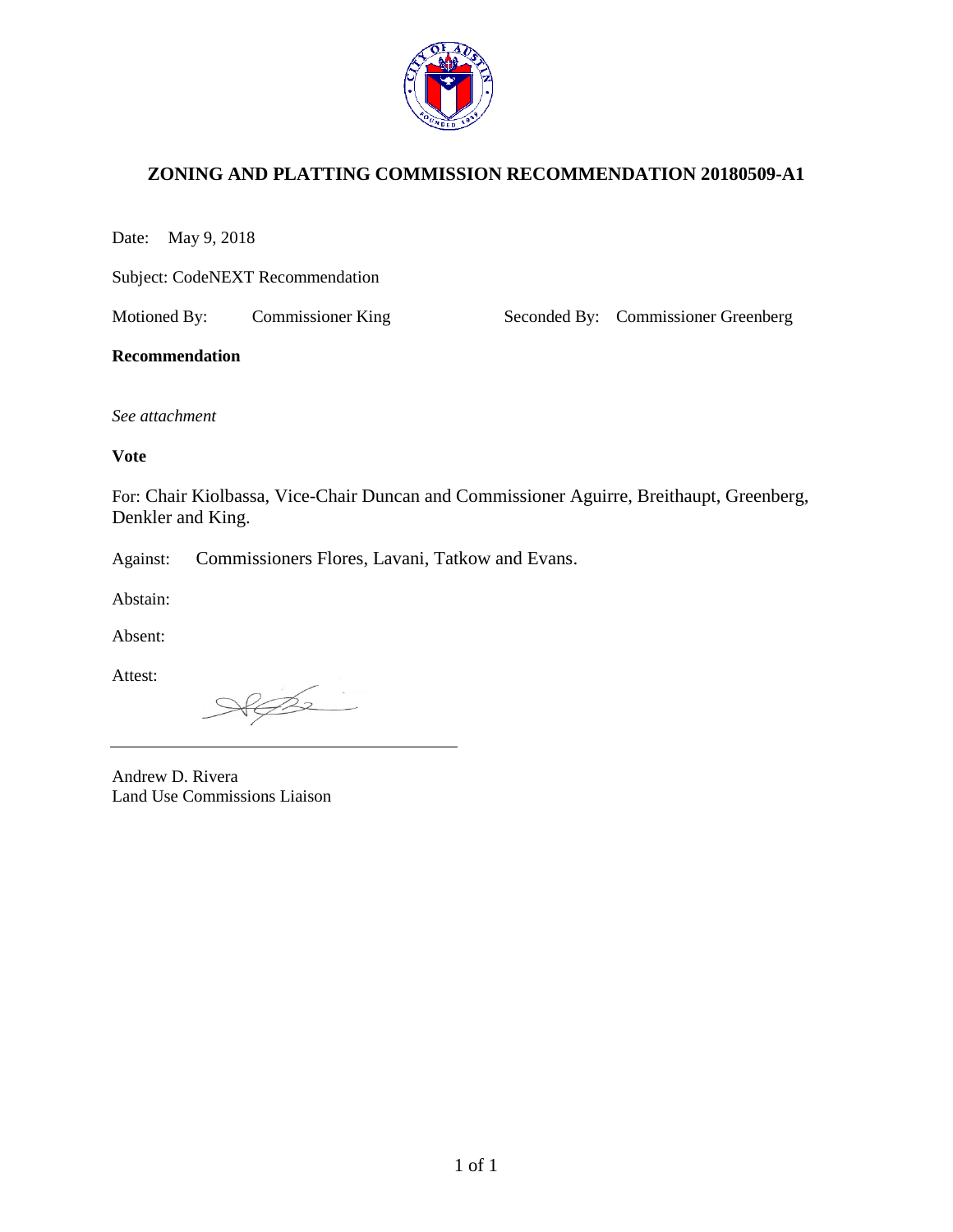#### ZAP RECOMMENDATION ON CODENEXT

Whereas after two days of public hearings it was clear that there is minimal community support for CodeNext; and

Whereas the Zoning and Platting Commission evaluated CodeNext and finds that:

- The benefit to Austin residents is not clear or compelling,
- Successful implementation is highly unlikely, and
- The resulting development approval processes will be more complex, more costly, and less predictable, and

Whereas there is widespread public concern that instead of helping, CodeNext will only exacerbate Austin's gentrification, affordability, and economic segregation problems; and

Whereas the writing and revision of CodeNext was managed by Austin's Planning Department even though problems highlighted by the Zucker report have never been addressed; and

Whereas Austin has a new City Manager who should not be saddled with implementing a flawed land development code in which he had no part in preparing and in which there is so much community opposition; and

Whereas previous CodeNext recommendations from the Zoning and Platting Commission (see attachment) along with the vast majority of the recommendations from the community were not implemented or even responded to; and

Whereas the cumulative effect of discarding so many community stakeholder agreements has undermined the public's confidence in CodeNext, the staff and consultants who have worked on the project, as well as Austin's land use commissions and City Council; and

Whereas further attempts to revise or amend CodeNext will only waste additional time and City resources and further degrade the public's trust; therefore

Be it resolved that the Zoning and Platting Commission urges the City Council to

- 1. Immediately terminate the CodeNext project, and
- 2. Digitize the current Land Development Code so that restrictions and entitlements are clear on each parcel, and administration of the code is streamlined, and
- 3. Determine the top 10 problems with the current code and its administration, and
- 4. Based on the agreed to list of problems, direct the City Manager to make changes to the current code as well as the way it is implemented and enforced, and
- 5. Immediately focus attention on ways to minimize displacement and provide affordable housing by implementing recommendations from the Mayor's Taskforce on Institutional Racism and the People's Plan, and
- 6. Preserve existing affordable housing by providing strong disincentives against the demolition of housing valued at \$300,000 or less per unit.
- 7. Create a code efficiency task force to provide input and recommendations to achieve items 1-6 by removing negative elements of our current code and integrating positive elements of CodeNext.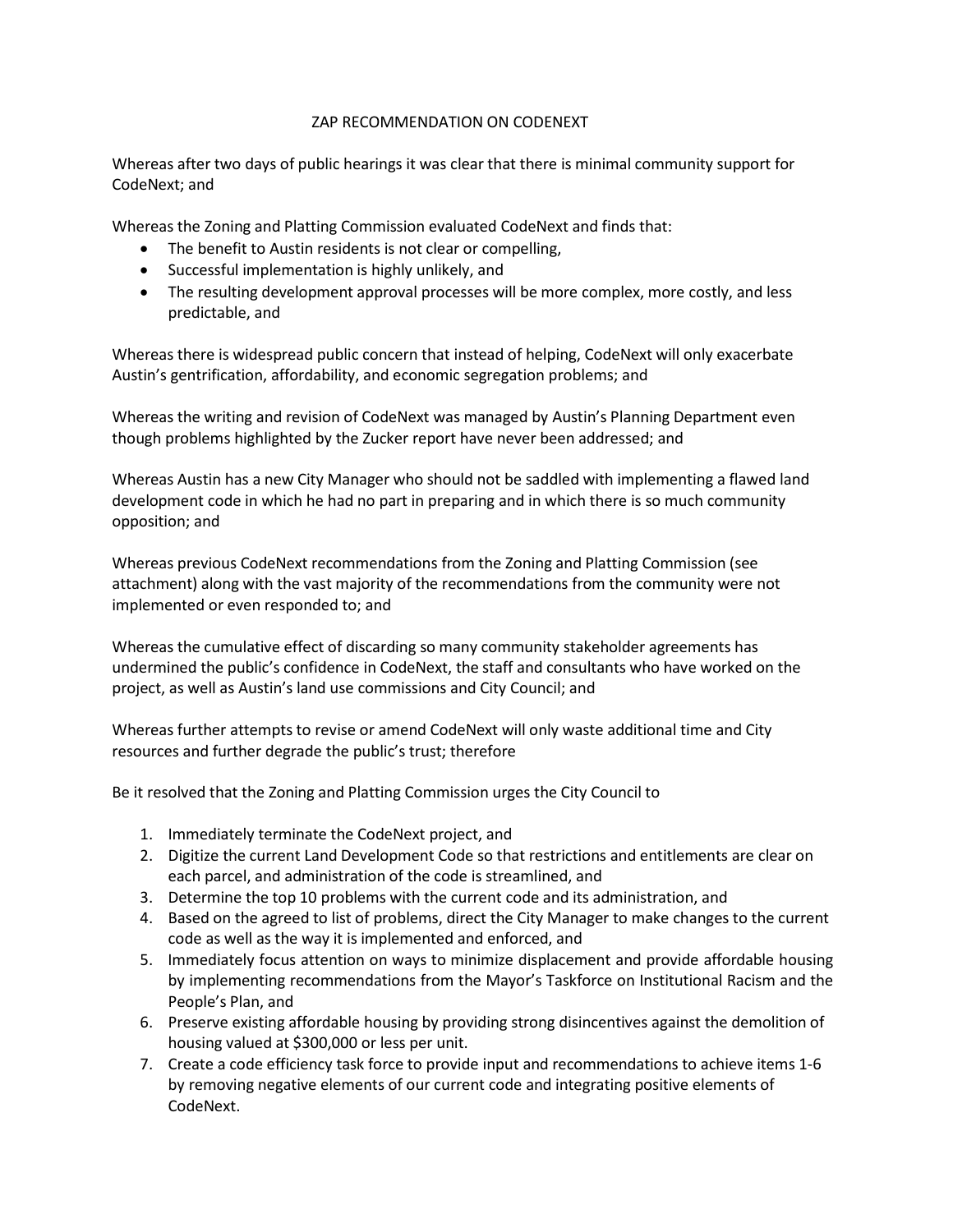

# **ZONING AND PLATTING COMMISSION RECOMMENDATION 20171030-B**

Date: October 30, 2017

Subject: CodeNEXT Draft #2

Motioned By: Commissioner Denkler Seconded By: Commissioner King

**Recommendation**

*See attachment.*

**Vote: 8-0** 

For: Chair Kiolbassa and Commissioners Aguirre, Breithaupt, Denkler, Evans, Flores, Greenberg and King

Against:

Abstain:

Absent: Vice-Chair Duncan left the dais; Commissioners Lavani and Trinh absent

Attest:

 $862$ 

1 of 1 Andrew D. Rivera Land Use Commissions Liaison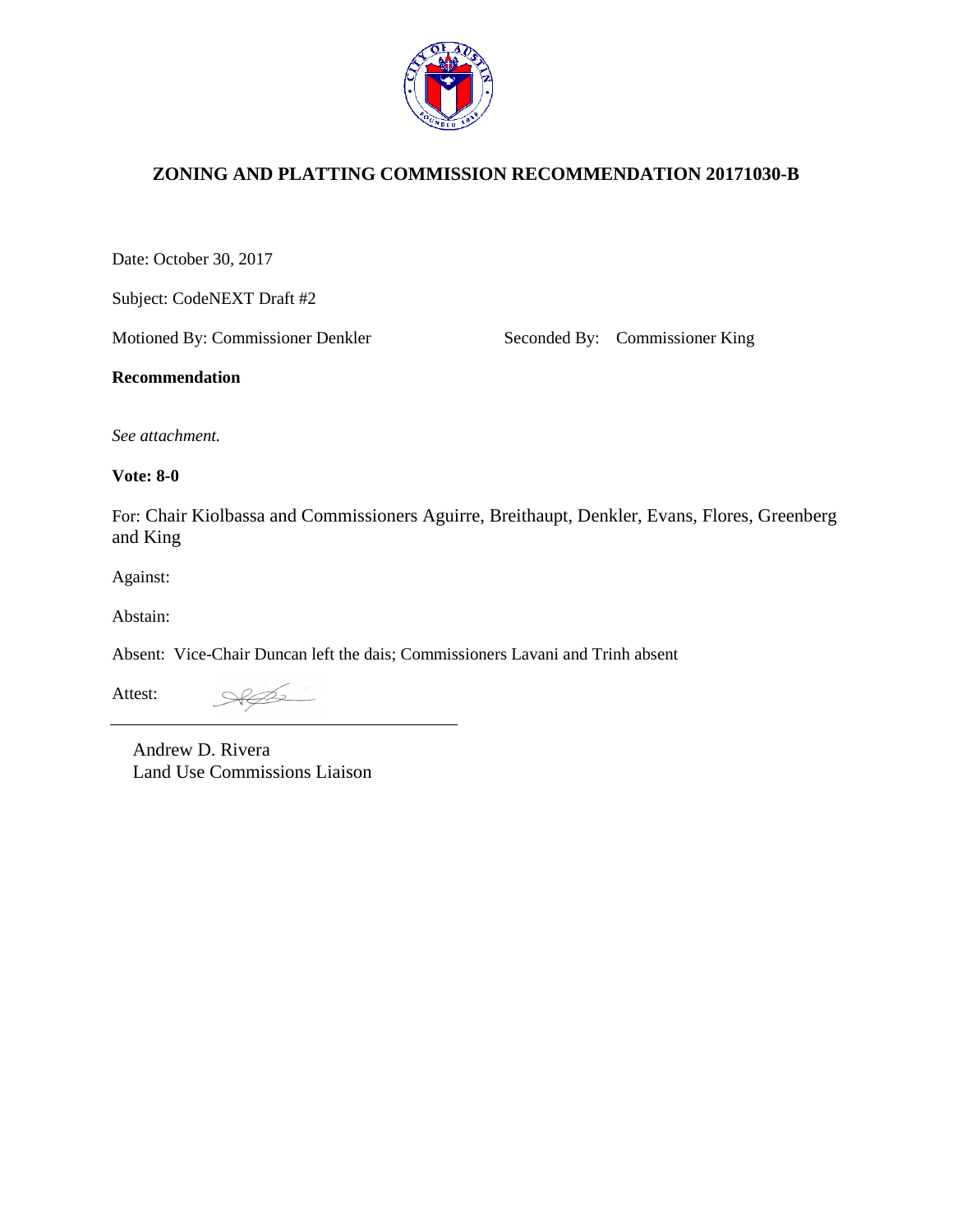# **Zoning and Platting Commission CodeNEXT Recommendations**

#### **Summary**

The Zoning and Platting Commission has evaluated the second CodeNEXT draft to the best of our ability given the very limited time we were given. Below is a summary of our recommendations with additional detail of each point attached.

## **Revisions to Adoption Process**

- Extend the timeline to give citizens, commissions, and council more time to review, revise, digest, and provide meaningful feedback on the full content of CodeNEXT
- CodeNEXT mapping should be completed only after the 5 year Imagine Austin plan has been updated with input from all stakeholders, including an intentional focus on seeking input from communities of color
- Do not release a city-wide map for Draft 3 of CodeNEXT. Instead, targeted areas of the city should be released to test desired vs. real-world impact

## **Revisions to Elements of the Code**

- Align CodeNEXT to Imagine Austin whenever possible, especially mapping and small area plans
- Insure that all affordable housing programs work consistently and are available in all zoning categories; PUDs should participate too; tie entitlements to inclusion of affordable housing; require more 2 and 3 bedroom units for families; lower MFI thresholds
- Increase pedestrian-friendly policies
- Incorporate recommendations regarding flooding
- ADUs allow in all housing form zones; fast-track and eliminate fees for small (>500 sq. ft.) and income restricted units; Allow units up to 1,100 square feet based on lot size
- Address compatibility standards, setbacks and step-back provisions
- Scrutinize and revise elements related to appeals, notifications, increased administrative authority, and the broadening of special exemptions as a means of ensuring the public can provide input throughout the process
- Remove references to "high" and "low opportunity zones" in CodeNEXT -- every neighborhood in our city should be a high opportunity zone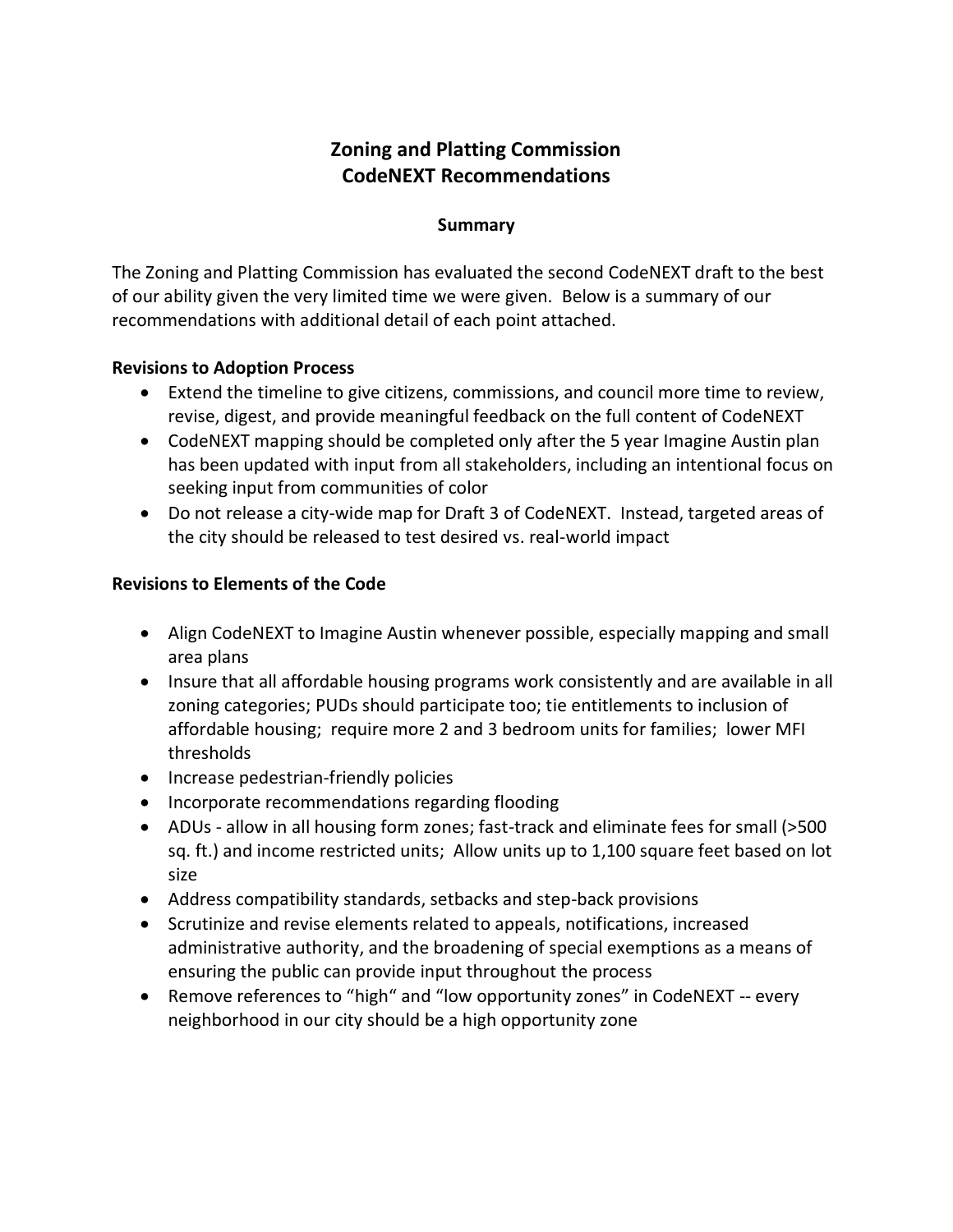## **Revisions to Code Organization/Complexity**

- Ensure progression and cumulative nature of zoning categories
- Reduce number of zoning categories to reduce complexity (e.g. Cincinnati)
- Reduce overall text length to average of other similarly-sized city
- Re-organize structure to match that of other cities (e.g. Portland, Chicago, Cincinnati)
- Increase use of tables, illustrations and flowcharts whenever feasible to improve readability
- Chapters: Incorporate transportation, separate environmental, separate technical; administrative procedures and definitions at the back; group together all procedures for appeals
- Professional editing to address inconsistencies, missing/unclear definitions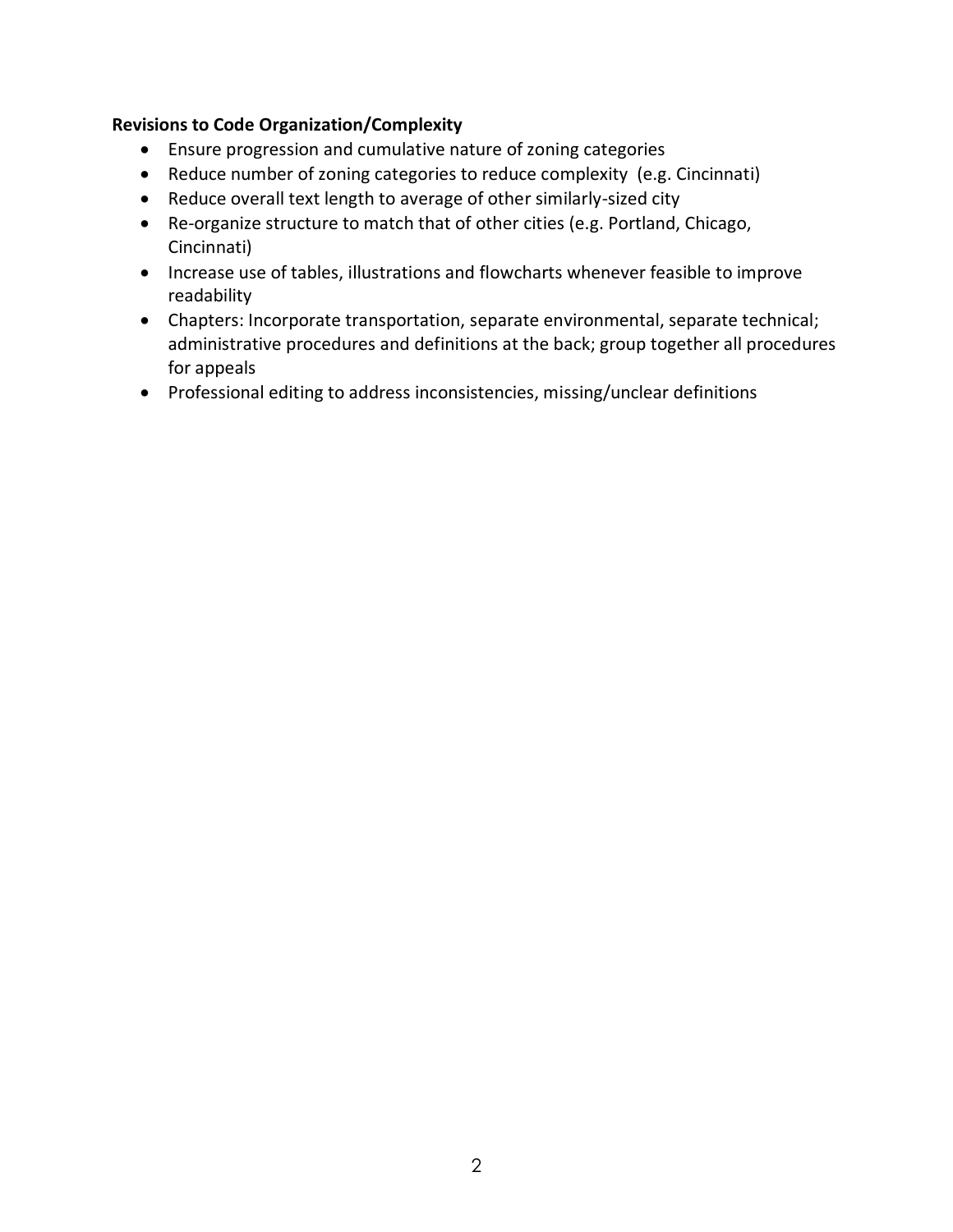# **Zoning and Platting Commission CodeNEXT Recommendations**

# **Detailed Recommendations**

## **CodeNEXT MAKES AUSTIN MORE AUTO-CENTRIC AND LESS PEDESTRIAN-FRIENDLY**

A walkable streetscape may no longer be required. Setbacks along core transit corridors and urban roadways will be narrower and will be a patchwork of depths. Current code under Subchapter E requires a 15' setback consisting of street trees and/or benches on core transit corridors and a similar 12' wide streetscape for urban roadways. This pedestrianfriendly design is eliminated in CodeNEXT and replaced with inconsistent and smaller setbacks determined by zoning, not by street type. For example, Mixed-Use (MU) can have a 10 ft. setback and be adjacent to Main Street (MS) that requires a 5' setback. In addition, "private frontage" is allowed to substitute for the required setback in MU and MS.

The Zoning and Platting Commission recommends that the sidewalk requirements not be relegated to the Transportation Criteria Manual. Current sidewalk requirements included in Subchapter E of the current land development code should be retained and included in CodeNext.

The proposed code increases drive-thru use throughout Austin, including areas already enjoying high density and where Neighborhood Plans do not allow drive-thrus.

CodeNEXT keeps Austin's outer neighborhoods auto-centric instead of facilitating a transformation to pedestrian-friendly. The Zoning and Platting Commission is acutely aware of the exponential job and housing growth occurring in these exurbia regions yet CodeNEXT ignores this.

CodeNEXT guarantees that the outer core will continue to develop with a suburban model by zoning neighborhoods in these areas for only one unit per lot. The Zoning and Platting Commission recommends that CodeNEXT encourage housing density, diverse housing options, and more ambitious housing target for outer core neighborhoods particularly those near the Domain, Lakeline Station and job centers and ensure complete communities throughout Austin.

CodeNEXT does not improve parking garage requirements and provides no opportunities to convert existing structures into pedestrian-friendly amenities.Best practices dictate that the first street level of parking garages contain retail except for the necessary access points. With hundreds of parking garages throughout Austin, more street level retail space could be utilized through more up-to-date parking structure guidelines.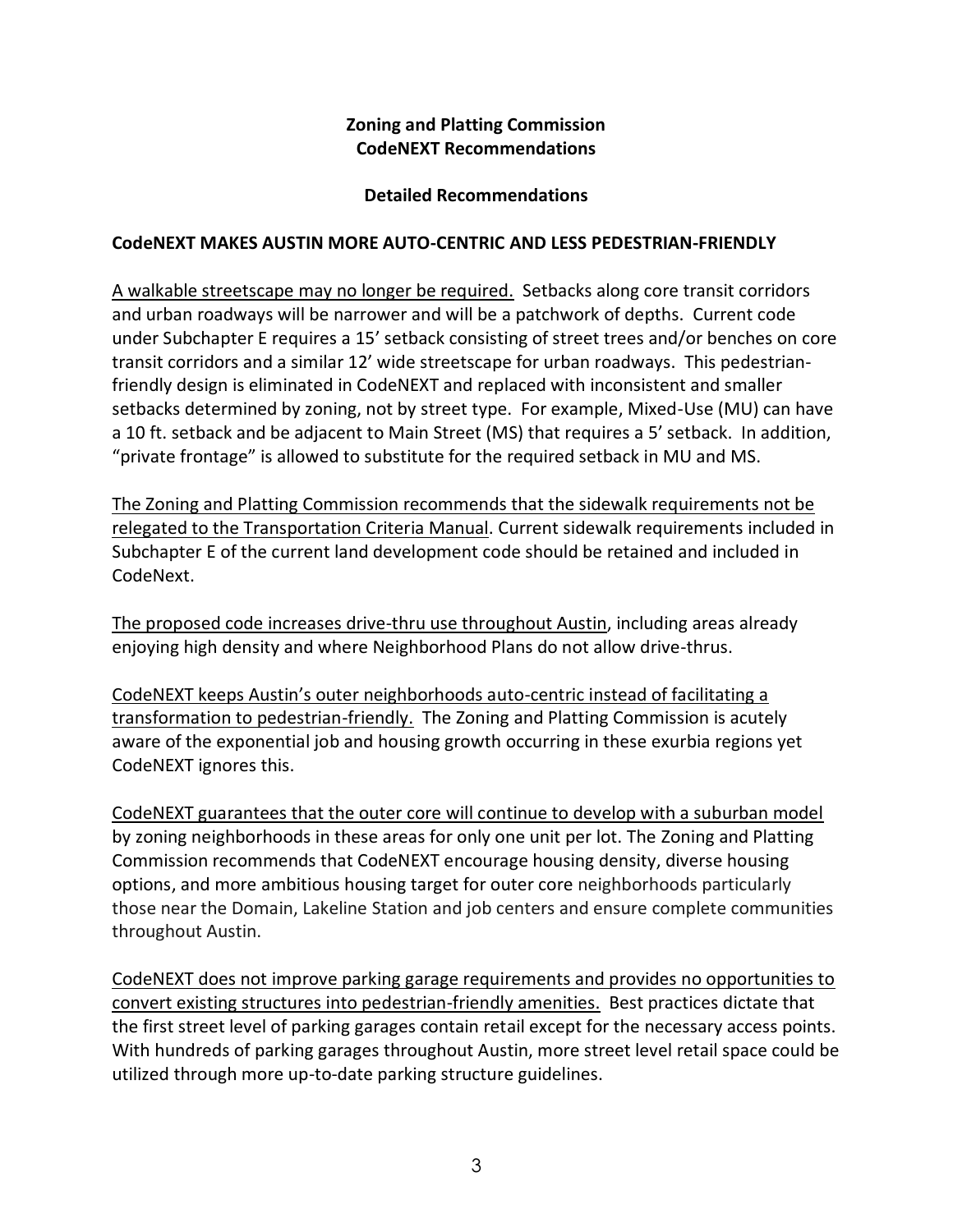# **CodeNEXT MAKES THE CODE MORE COMPLEX**

CodeNEXT increases the number of zoning categories instead of decreasing them. The overall number increases from the current 39 categories to 58 categories. Residential categories increase from 16 to 25 with one zoning category, SF-3, placed into six categories. The number of commercial categories has increased from 23 to 34.

CodeNEXT's zones lack the progression in both sizes and uses that the Zoning and Platting Commission would expect to see in a well-organized code and are qualities that the current code contains. Currently General Office (GO) builds on Light Office (LO) zoning with an increase in uses and sizes, as do all commercial zones. By contrast, CodeNEXT introduces zoning categories that do not build on preceding categories but, instead, create a whole new set of allowed uses and dimensions. The Zoning and Platting Commission recommends that zoning categories be cumulative.

Creating new categories of Main Street (MS) and Mixed Use (MU) categories complicate instead of streamline Austin's commercial code. These two zones are designed for similar mixed-uses.

CodeNEXT continues to rely on current Chapter 25 zoning for some types of uses so Austin in the future will have two, not one, set of land development regulations to deal with. Many warehouses were allowed in Commercial Services (CS) with Conditional Overlays (CO). A new zoning category should be proposed for warehouses. Other uses that are currently slated to retain their Chapter 25 zoning should be assessed for conversion to a new category in the proposed code.

CodeNEXT avoids the simple fixes that could rectify problems with our current code. For example, single-family use now triggers compatibility restrictions that occasionally lead to unpredictable results. Instead of completely changing the compatibility requirements, it could be changed to where zoning only, and not use, triggers compatibility.

The Zoning and Platting Commission recommends that CodeNEXT be ordered for user convenience.

- Additional illustrations including flowcharts should be added to improve user understanding
- The zoning code should be first and the general requirements chapter which enumerates all fees should be next.
- Environmental regulations should continue to retain its own chapter.
- Transportation can be incorporated within the infrastructure chapter.
- Administration, procedures, and definitions should be at the back and
- The technical codes can be in a separate document.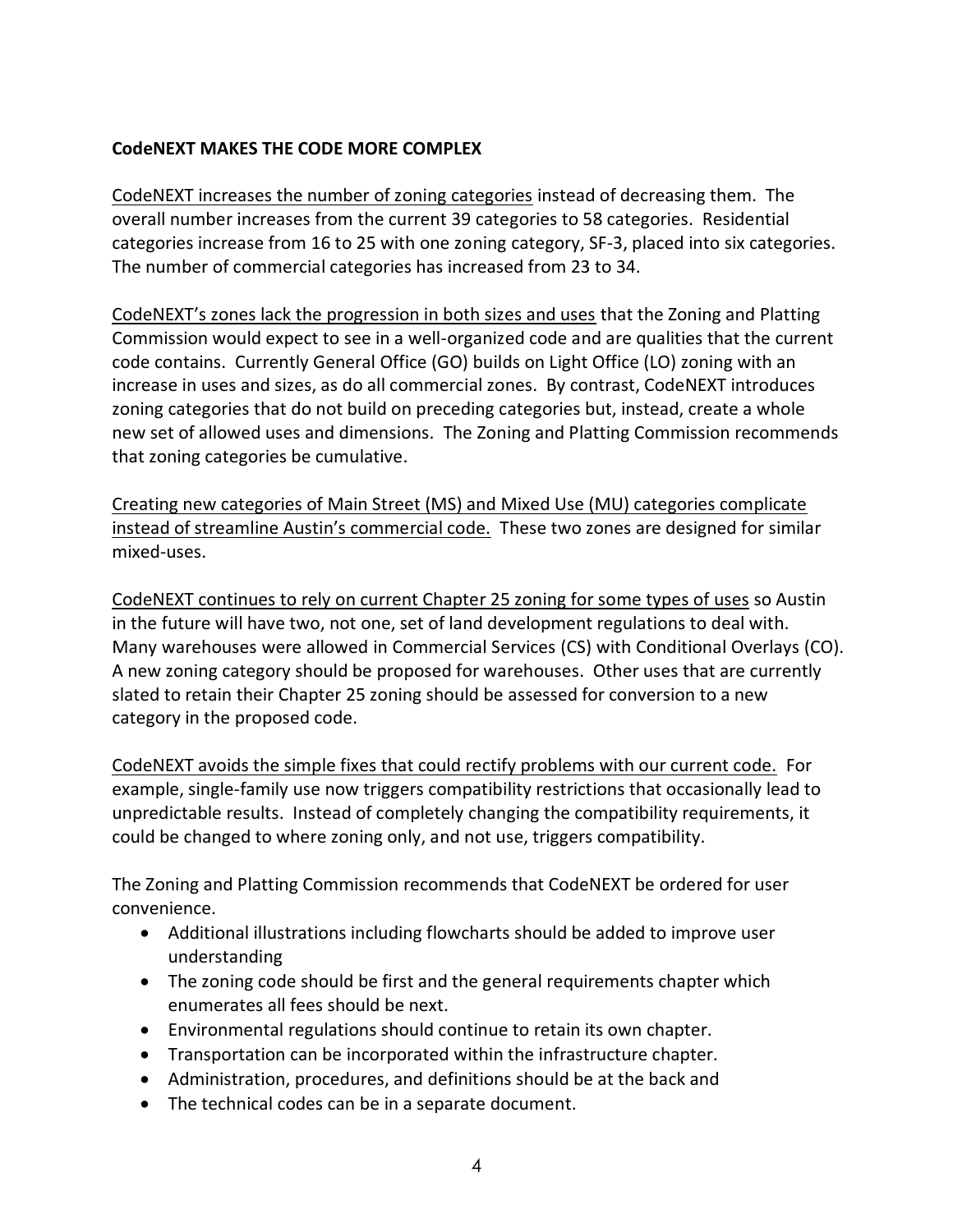# **CodeNEXT CONTAINS INCOMPLETE INFORMATION, INCONSISTENCIES AND ERRORS**

Sections of the proposed code are still missing which means that the land use commissions have to make a recommendation without all necessary information. Missing segments include Compliance and Monitoring Criteria for the Affordable Housing Bonus Program, the Signage chapter, the Technical Codes chapter and the Transportation Criteria Manual.

CodeNEXT is full of inconsistencies and errors. For example,

- Mixed Use (MU), the front setback is shown as 10' according to Fig. 23-4D-4050 (1) yet tables indicate a 25' setback from the ROW. This figure is also used to show the required setback for Main Street (MS), which has tables depicting a 5' setback.
- Text references to 23-9E-5050 regarding sidewalk requirements, but the correct section is 23-9E-2020 that has no requirements.
- Text references over and over to building standards in 23-4E-8030, a section that has no standards.
- Text reference to 23-4D-2220 on Cottage Courts, a section that doesn't exist. The correct reference is to 23-4E-8050.
- Error of 1150 sq. ft. for ADUs
- Zone R1B says 45' width on 4D-2 pg 23 and 50' width on 4D-2 pg 24.
- Zone R3C says 0.4 FAR on duplex but 23-4E-6160 allows duplexes up to 0.57 FAR in R3C.
- R1-R3 say AHBP is not applicable, but 23-3E-5010 gives affordable housing incentives in those zones.
- MS zones Table 23-4D-5030A seems to prohibit restaurants < 2500 sq. ft. as this is not listed as an allowed use.
- Telecommunication uses are permitted by right in all zones except Lake Austin (LA) in 23-4D-2030 but restricted by 23-4E-6370 from House Form Zones.

CodeNEXT lacks crucial definitions. For example, Watershed, Public, Urban Core, and Regional Center are nowhere defined in the text, for instance. Other definitions, like "Private Frontage," are not in the Terms section, Group Residential is not defined, Food sales "on and off site" is not defined, the Medical services definition is not specific enough to know whether hospital services limited uses are permitted, Outdoor Formal and Outdoor Informal uses are not defined. Planning jurisdiction should be deleted as a definition and add a definition for Extra Territorial Jurisdiction (ETJ). Whenever jargon is used, include a definition.

The Zoning and Platting Commission recommends that a professional editor be hired to correct all typos, incorrect references, inconsistencies, and missing or unclear definitions.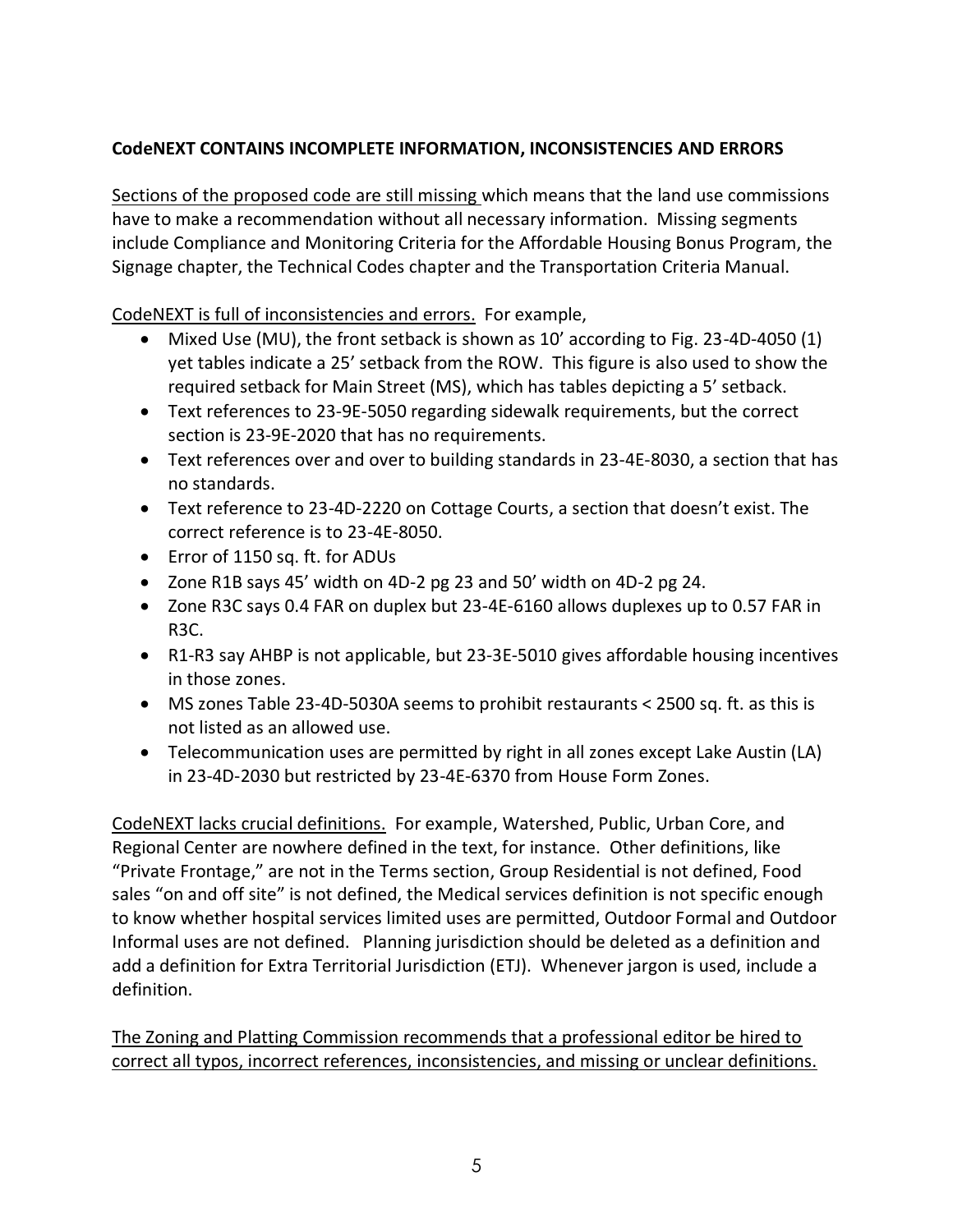# **FLOOD MITIGATION TASK FORCE RECOMMENDATIONS NEED TO BE INCLUDED**

The Zoning and Platting Commission would like answers to the following questions: In regards to the Flood Mitigation Task Force (FMTF) Report:

- Which regulatory recommendations identified in the report are addressed in CodeNEXT?
- What feedback did the consultants provide for each regulatory recommendation in the FMTF Report?
- How is each recommendation addressed in CodeNEXT?
- If any recommendation was not addressed in CodeNEXT, what is the rationale?

We also request answers to the following general questions:

- Numerous individuals and groups have raised flooding concerns. How have those individual concerns been addressed? How is the comment process demonstrating the community's concerns are being heard and addressed?
- Additionally, it must be noted that the Environmental Commission is not making a recommendation on the second draft due to not having enough information. What additional information is needed? How quickly can that information be provided?

The Zoning and Platting Commission has requested (and requests again) the following information specific to flooding: Data on all the locations of localized flooding throughout the city; a list of all buyout locations; and identified buyout locations including money secured for buyouts, buyout status pending and properties identified but no money available to proceed with the buyouts.

The Zoning and Planning Commission recommends that the City of Austin implement a regional storm water management system for the remaining watersheds that don't have a Regional Storm Management Program (RSMP). We would also like the RSMP to be the subject of a third party evaluation per the flood mitigation task force recommendation.

The Zoning and Platting Commission recommends that properly credentialed engineers review subjects that they are licensed in, including site plans for three to nine residential units.

# **CodeNEXT SIGNIIFICANTLY REDUCES OPPORTUNITIES FOR INCOME RESTRICTED AFFORDABLE HOUSING**

It is clear from other growing cities and our own that a bigger, denser city increases the rate of innovation, start-ups, and productivity, but it is also accompanied by increased gentrification, income inequality and segregation, and housing costs. One remedy to the downside of growth is to require developers to provide affordable housing in exchange for the additional height and density that they want.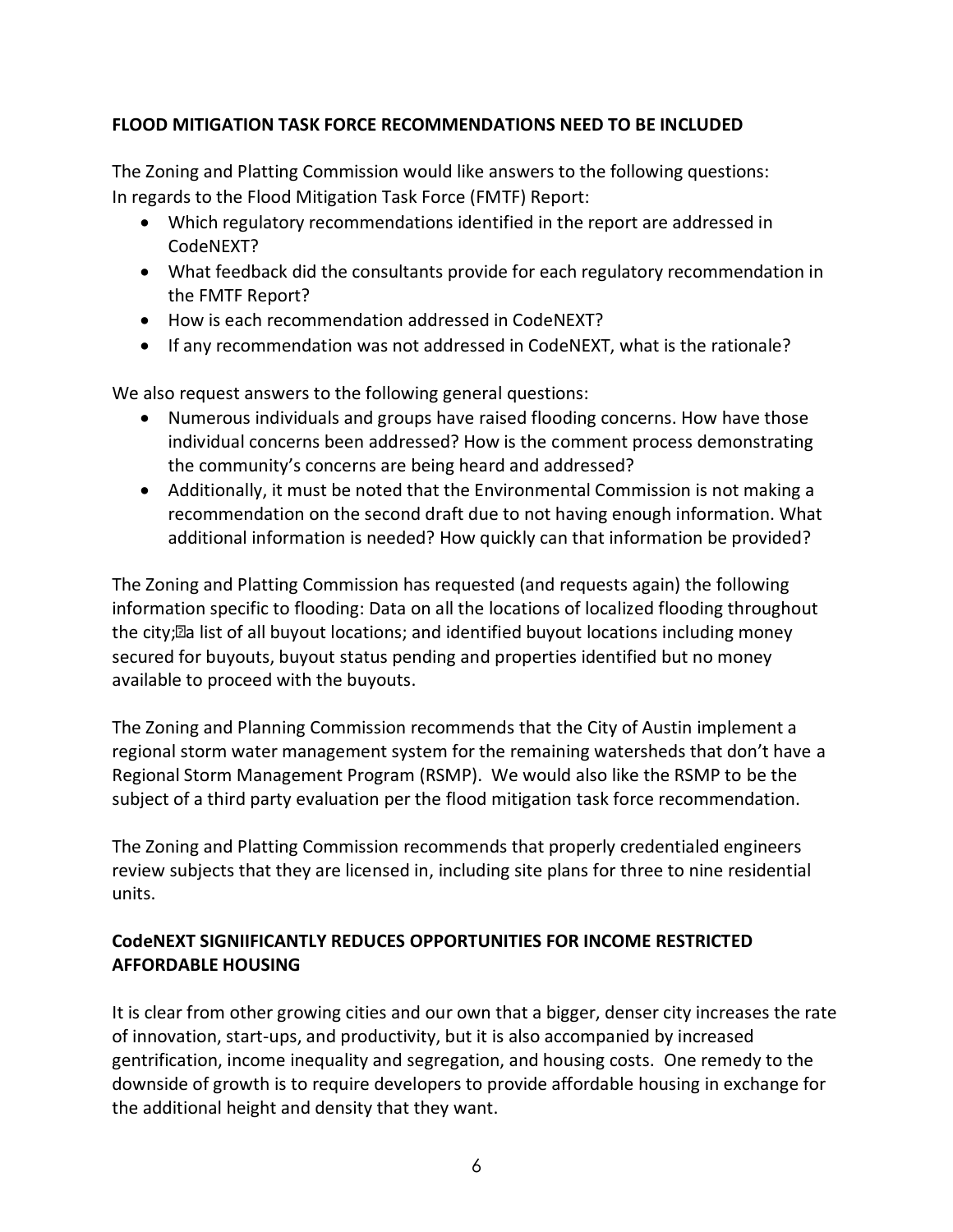CodeNEXT hurts Austin's ability to provide affordable housing in two ways. The first is by reducing the percentage of affordable units that must be provided in the Affordable Housing Bonus Program (AHBP) and the second is by providing increased by-right entitlements without imposing affordability requirements in return.

CodeNEXT 23-E-1040(B)(2) states that the number of affordable units will be calculated based on *a percentage of only the bonus units* requested resulting in far fewer affordable units that those required by the city's Vertical Mixed Use (VMU) program. The VMU program requires the percentage of income restricted affordable units to be based on *the total number of units in the project* and that the Median Family Income (MFI) requirement is 60% to 80%. This VMU program was studied for feasibility and has provided income restricted units scattered around the city. The Zoning and Platting Commission recommends that current VMU affordability standards be used in CodeNEXT instead of the proposed AHBP standards.

CodeNEXT provides increased by-right entitlements with no public benefit. For example, the CodeNEXT draft 2 map typically zones CS-V properties MS3 with a height limit of 75'. This 15' height increase will likely reduce developers' incentive to participate in the AHBP. Given the limited options to create affordable housing, it makes no sense to give away development entitlements without affordability requirements. The Zoning and Platting Commission recommends that CodeNEXT ties any increases in entitlements (increased height, FAR, or density) to requirements to provide affordable housing. The Zoning and Platting Commission recommends that the city require a certain percent of all units to be multibedroom, to give low-income families with children housing priority, achieve deeper affordability by lowering MFI thresholds and adjust fees to be more in line with actual housing costs.

To provide the maximum benefits, AHBP should be made available in as many zones as possible. For example, the AHBP should be available in all Main Street zones. Commercial properties with no housing should be allowed to participate in the AHBP by paying fee-inlieu. To ensure compatibility, height and FAR should not increase in or near residential house form zones. Bonuses in these locations should be limited to increases in units.

CodeNEXT eliminates requirements for affordable housing in the Planned Unit Development (PUD) Zone (23-4D-8120). The Zoning and Platting Commission recommends that all PUDs that receive increased entitlements or code modifications be required to provide on-site affordable housing (or fee-in-lieu to the AHBP for projects that don't provide housing).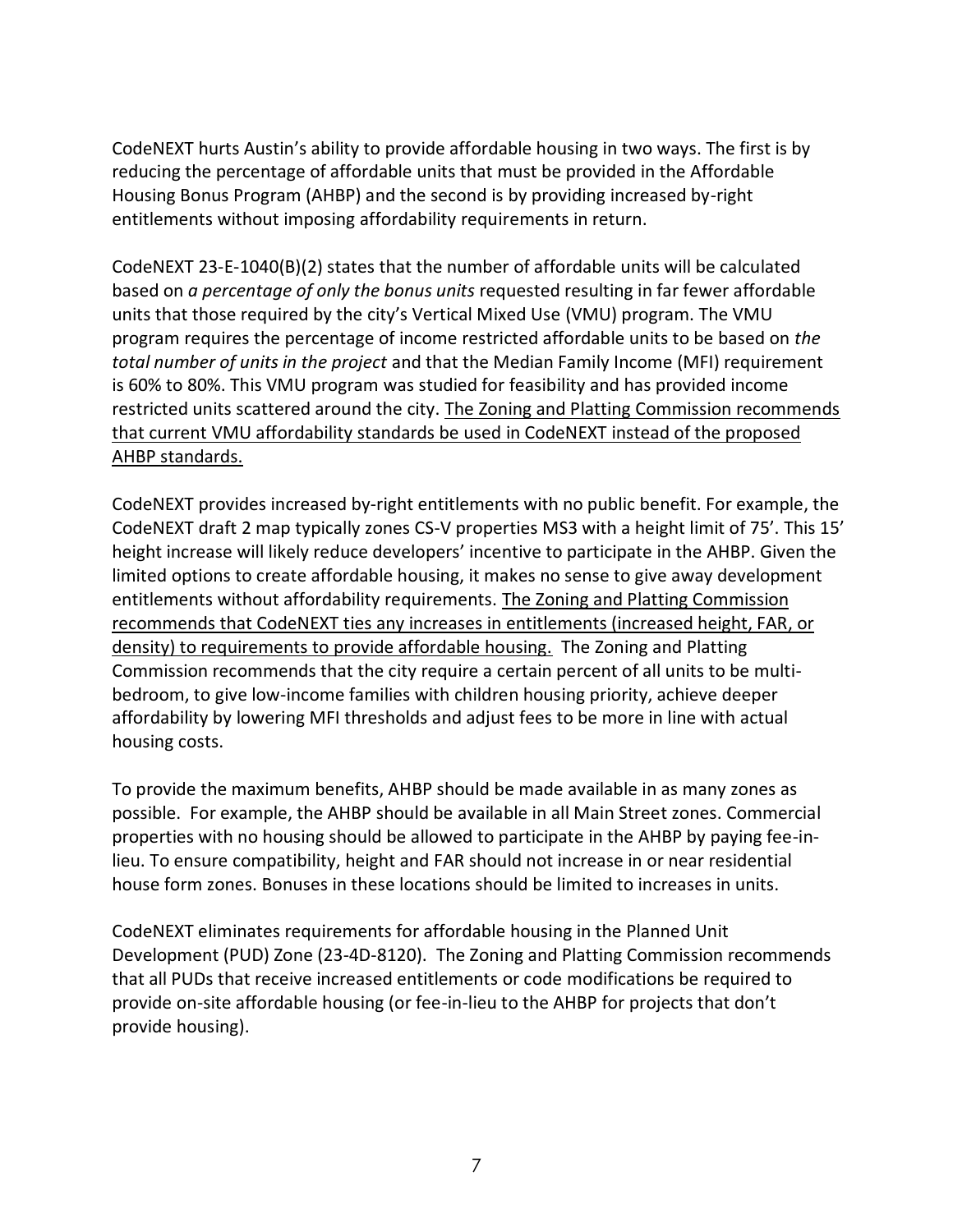## **ACCESSORY DWELLING UNITS**

The accessory dwelling units (ADUs) in CodeNEXT (and the current code since 2015) allow ADUs of 1,100 sq. ft. This size exceeds every major city in the US. In fact, 1,100 sq. ft. is the size of many houses in older neighborhoods. These houses permitted as large ADUs have recently been sold separately from the main house using a condo regime making clear that the large ADU is not an accessory to the main house. The Zoning and Platting Commission recommends that Austin reduce the allowed size of ADUs consistent with other cities and find other ways to encourage the use of this infill tool. ADUs should be allowed by right in all house form zones and CodeNEXT should allow detached, attached and garage ADUs, fast-track and eliminate permit fees for smaller ADUs (<500 sq. ft.) and income-restricted ADUs, and vary permitted floor area by lot size (600, 850, and 1,100 sq. ft.).

# **COMPATIBILITY**

CodeNEXT proposes to drastically limit compatibility protections in the house form zones allowing an eight-story building to be just 100' from a single-family home. This short compatibility buffer is unprecedented in major US cities. Adequate compatibility standards are necessary to compensate for Austin's failure to follow sound transitional planning principles. The Zoning and Platting Commission recommends that house form zones (and not use) trigger compatibility. We recommend that current compatibility rules be reduced by about one-third, allowing 40' buildings 100 feet away, 60' high-rises 200 feet away; and 80' story high-rises 300 feet away from house form zones. Step back provisions should be included for RM1B, and MU1 (A-D). Step-backs should be based on the distance from triggering property line and not on the widths of roadways and alleys. The Zoning and Platting Commission recommends that in addition to height, massing and uses be included. CUPs must be required for uses that are inappropriate in the vicinity of house form zones (including those involving alcohol and extended hours of operation). Compatibility requirements should also ensure that out of scale massing (such as MU1C and MU1D zones) be prohibited within 300' of residential house form zones. In addition, other compatibility provisions such as driveway and parking placement, dumpster placement, mechanical equipment placement, etc. should be retained from the current code. ZAP recommends that side yard setbacks be evaluated In an effort to provide uniformity.

# **CodeNEXT CURTAILS PUBLIC INVOLVEMENT AND PUBLIC TRANSPARENCY**

CodeNEXT has increased impediments to public participation, diminished transparency given enhanced administrative authority, and suggested the creation of bodies with no clear policy reason for doing so. The Zoning and Platting Commission is concerned about the following issues:

- Less notification;
- Shorter time periods and impediments to appeals;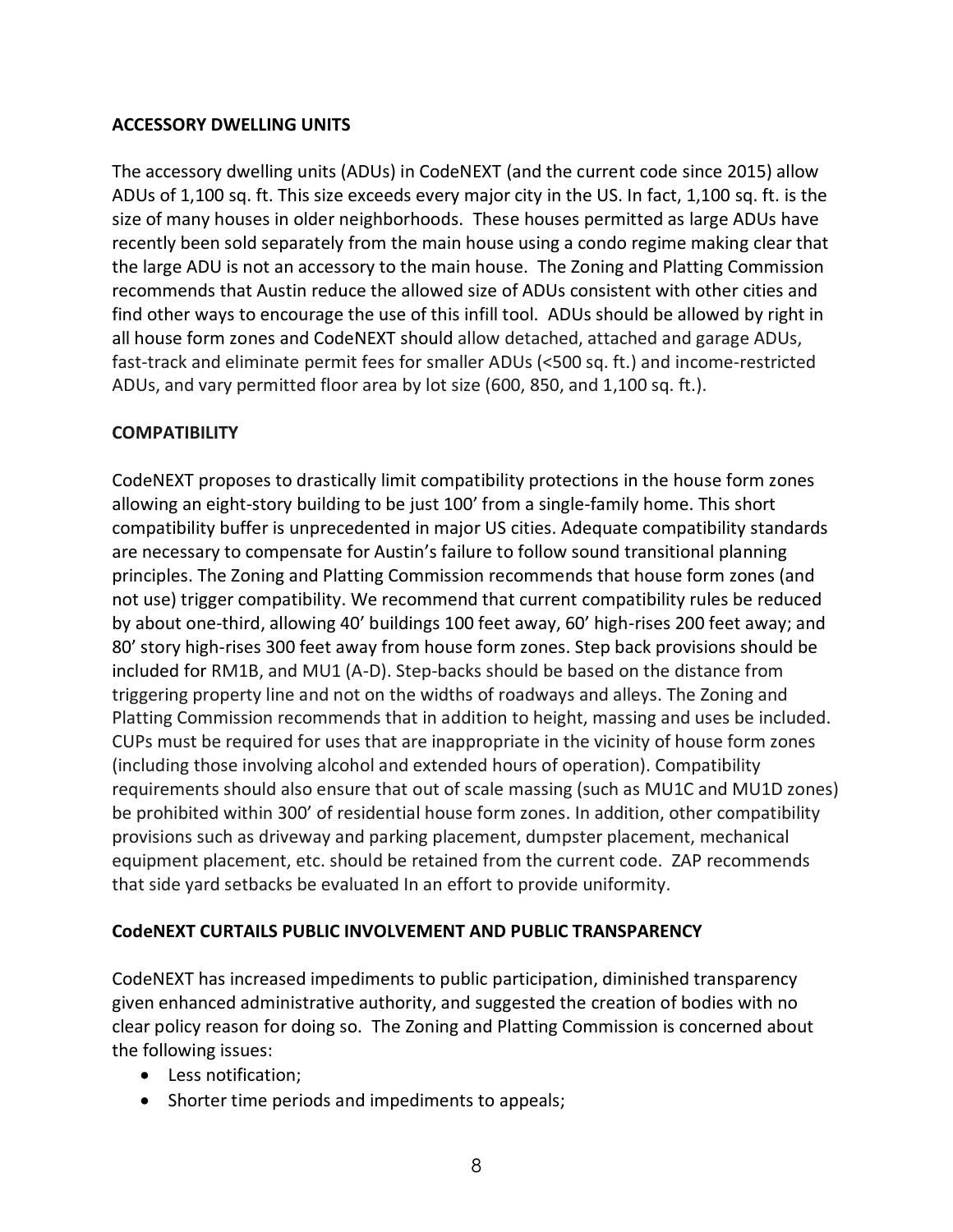- Changes to determination of standing to appeal;
- Minor Use Adjustments;
- Minor Use Permits (MUP); and the
- Broadening of special exemptions.

# **CodeNEXT DISREGARDS THE TEXT AND THE MAPS OF IMAGINE AUSTIN, THE CITY'S ADOPTED COMPREHENSIVE PLAN**

Texas Local Government Code § 211.004 *requires* that zoning regulations be adopted in accordance with the adopted comprehensive plan. Austin City Charter Article X, § 6 also *requires* that all land development regulations, including zoning and map, shall be consistent with the comprehensive plan, element or portion thereof as adopted.

The CodeNEXT draft 2 map does not follow the Growth Concept Map's directive to focus development along the corridors and activity centers. Imagine Austin directs that where a small area plan exists, recommendations should be consistent with text of the plan and its Future Land Use Map. The CodeNEXT draft 2 map disregards both the text and the map of Austin's comprehensive plan.

CodeNEXT is meant to be an implementation process, not a new planning exercise. The Zoning and Platting Commission recommends that future mapping be consistent with directives and maps in Imagine Austin, including the small area plans.

# **CodeNEXT CONTINUES AUSTIN'S HISTORY OF INSTITUTIONAL RACISM AND INCOME SEGREGATION**

Austin has a pattern of permitting more intense zoning categories in east Austin than elsewhere. Austin is one of the most economically segregated metro area in the country, with rich and poor residents increasingly separating out into low- and high-income neighborhoods, and a smaller and smaller share of residents living in mixed-income communities. CodeNEXT proposes 17 different house form zones allowing for different entitlements. This provides a clear path to worsen income segregation. The CodeNEXT draft 2 map is almost entirely R1 on the west side of Austin while only the central and east Austin neighborhoods are zoned R3. This inequitable treatment will further exacerbate income segregation. The Zoning and Platting Commission recommends that the number of house form zones be drastically reduced, that all areas of the city be mapped equitably, and that CodeNEXT encourage mixed-income communities by using one set of zoning standards in the entire city. We also recommend that subdivision rules be changed to promote a mix of lot sizes.

Neighborhoods identified in the report from the Mayor's Task Force on Institutional Racism should not be upzoned and compatibility protections should be restored for properties with